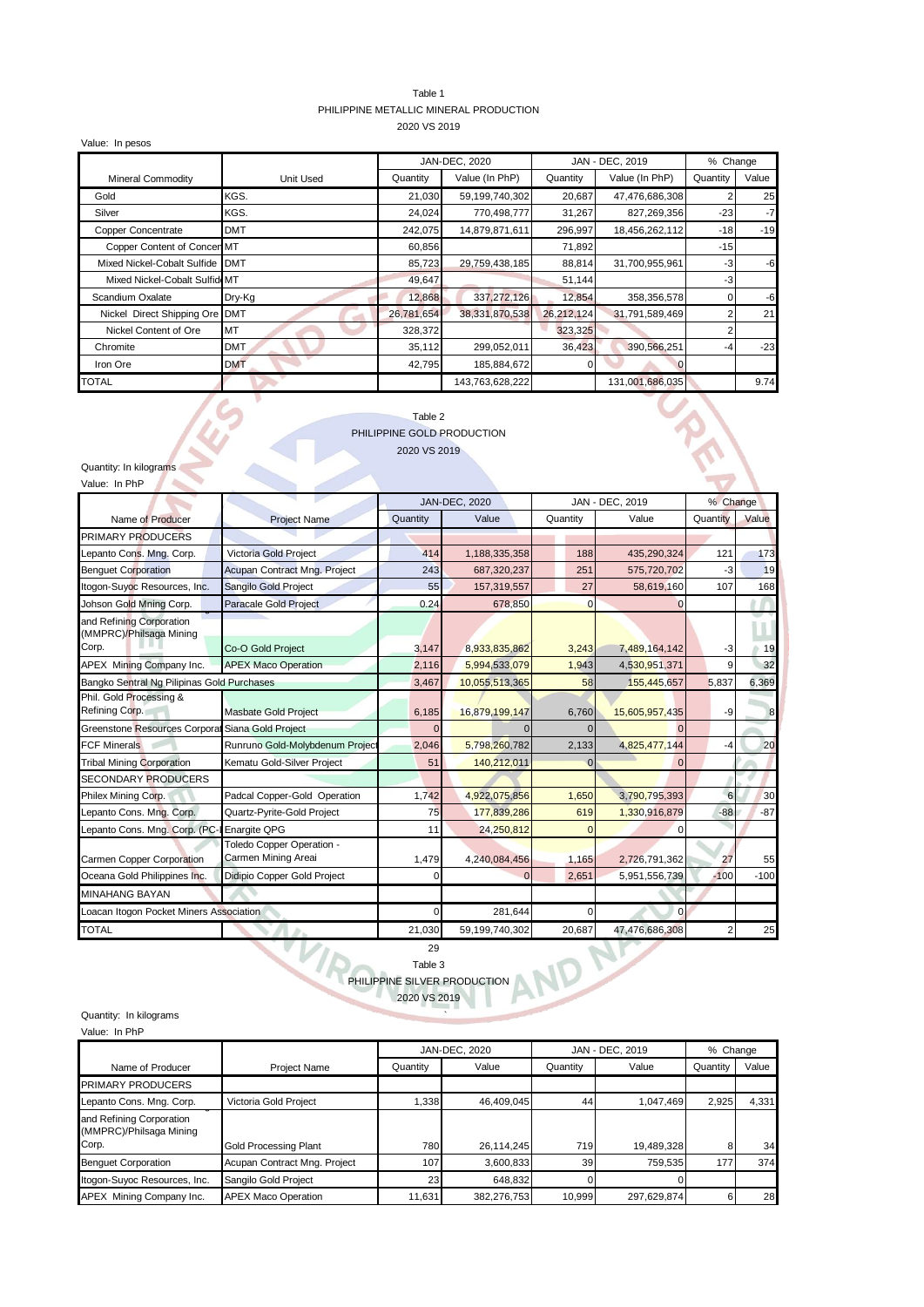| Phil. Gold Processing &                          |                                                  |        |             |        |             |        |        |
|--------------------------------------------------|--------------------------------------------------|--------|-------------|--------|-------------|--------|--------|
| Refining Corp.                                   | Masbate Gold Project                             | 4,540  | 138,778,210 | 5,136  | 137,889,689 | $-12$  |        |
| Greenstone Resources Corporal Siana Gold Project |                                                  |        |             |        |             |        |        |
| <b>FCF Minerals</b>                              | Runruno Gold-Molybdenum Project                  | 1,363  | 44,407,998  | 808    | 22,189,621  | 69     | 100    |
| <b>Tribal Mining Corporation</b>                 | Kematu Gold-Silver Project                       | 137    | 4,791,380   |        |             |        |        |
| <b>SECONDARY PRODUCERS</b>                       |                                                  |        |             |        |             |        |        |
| <b>Philex Mining Corporation</b>                 | Padcal Copper-Gold Operation                     | 2,522  | 82,213,735  | 2,498  | 68,104,232  |        | 21     |
| Lepanto Cons. Mng. Corp.                         | Quartz-Pyrite-Gold Project                       | 297    | 6,740,121   | 2,658  | 56,866,610  | -89    | $-88$  |
| Lepanto Cons. Mng. Corp. (PC-<br>LCMCo-005 CAR)  | <b>Enargite QPG</b>                              | 41     | 919,108     |        |             |        |        |
| Carmen Copper Corporation                        | Toledo Copper Operation -<br>Carmen Mining Areai | 1.244  | 33,598,517  | 4,245  | 115,288,172 | $-71$  | $-71$  |
| Oceana Gold Philippines Inc.                     | Didipio Copper Gold Project                      |        |             | 4,120  | 108,004,827 | $-100$ | $-100$ |
| <b>TOTAL</b>                                     |                                                  | 24,024 | 770,498,777 | 31,267 | 827,269,356 | $-23$  | $-7$   |
|                                                  |                                                  |        |             |        |             |        |        |

Table 4

#### PHILIPPINE COPPER PRODUCTION 2020 VS 2019

Quantity: Concentrate in DMT

 Copper content of concentrate in MT Value: In PhP  $\Delta$ 

AN

| value. In PilP                   |                                                   |                |                      |                 |                |                |       |
|----------------------------------|---------------------------------------------------|----------------|----------------------|-----------------|----------------|----------------|-------|
|                                  |                                                   |                | <b>JAN-DEC, 2020</b> | JAN - DEC, 2019 |                | % Change       |       |
| Name of Producer                 | <b>Project Name</b>                               | Quantity       | Value                | Quantity        | Value          | Quantity       | Value |
| <b>Philex Mining Corporation</b> | Padcal Copper-Gold Operation                      |                |                      |                 |                |                |       |
| Concentrate                      |                                                   | 58,100         | 3,649,578,185        | 55,962          | 3,636,154,792  | $\overline{4}$ |       |
| Copper content of concentrate    |                                                   | 11,964         |                      | 11,675          |                |                |       |
| Lepanto Cons. Mng. Corp.         | Quartz-Pyrite-Gold Project                        |                |                      |                 |                |                |       |
| Concentrate                      |                                                   | 2,173          | 42,246,089           | 10,029          | 202,398,743    | $-78$          | $-79$ |
| Copper content of concentrate    |                                                   | 316            |                      | 1,321           |                | $-76$          |       |
| <b>Carmen Copper Corporation</b> | <b>Toledo Copper Operations (Carmen Mng Area)</b> |                |                      |                 |                |                |       |
| Concentrate                      |                                                   | 181,802        | 11,188,047,337       | 186,502         | 11,360,236,764 | $-3$           |       |
| Copper content of concentrate    |                                                   | 48,576         |                      | 48,642          |                | -0             |       |
| Oceana Gold Philippines Inc.     | Didipio Copper Gold Project                       |                |                      |                 |                |                |       |
| Concentrate                      |                                                   | $\Omega$       | $\Omega$             | 44,504          | 3,257,471,813  |                |       |
| Copper content of concentrate    |                                                   | $\overline{0}$ |                      | 10,254          |                |                |       |
| <b>TOTAL</b>                     |                                                   |                |                      |                 |                |                |       |
| Concentrate                      |                                                   | 242,075        | 14,879,871,611       | 296,997         | 18,456,262,112 | $-18$          | $-19$ |
| Copper content of concentrate    |                                                   | 60,856         |                      | 71,892          |                | $-15$          |       |

### Table 5 PHILIPPINE CHROMITE PRODUCTION 2020 VS 2019

Quantity: In DMT Value: In PhP

|                          |                                                                 | <b>JAN-DEC. 2020</b> |             | JAN - DEC, 2019 | % Change    |          |       |
|--------------------------|-----------------------------------------------------------------|----------------------|-------------|-----------------|-------------|----------|-------|
| Name of Producer         | <b>Project Name</b>                                             | Quantity             | Value       | Quantity        | Value       | Quantity | Value |
|                          | Shangfil Mining & Trading Corp Shangfil Chromite Mining Project |                      |             |                 |             |          |       |
| Techiron Resources Inc.  | Homonhon Chromite Project                                       | 34.108               | 296.595.330 | 31.743          | 379.129.068 |          | $-22$ |
| Krominco Inc.            | <b>Dinagat Chromite Project</b>                                 |                      |             |                 |             |          |       |
| <b>Small Scale Mines</b> |                                                                 | 1.005                | 2,456,681   | 4,680           | 11.437.183  | $-79$    | $-79$ |
| Total                    |                                                                 | 35.112               | 299,052,011 | 36,423          | 390.566.251 |          | $-23$ |

# Table 6 PHILIPPINE IRON ORE RODUCTION

2020 VS 2019

Quantity: In DMT Value: In PhP

|                             |                                | JAN-DEC, 2020 |             | JAN - DEC, 2019 | % Change |          |       |
|-----------------------------|--------------------------------|---------------|-------------|-----------------|----------|----------|-------|
| Name of Producer            | <b>Project Name</b>            | Quantity      | Value       | Quantitv        | Value    | Quantitv | Value |
| Atro Mining-Vitali Iron Inc | Vitali Iron Ore Mining Project | 42.795        | 185.884.672 |                 |          |          |       |
| Total                       |                                | 42.795        | 185.884.672 |                 |          |          |       |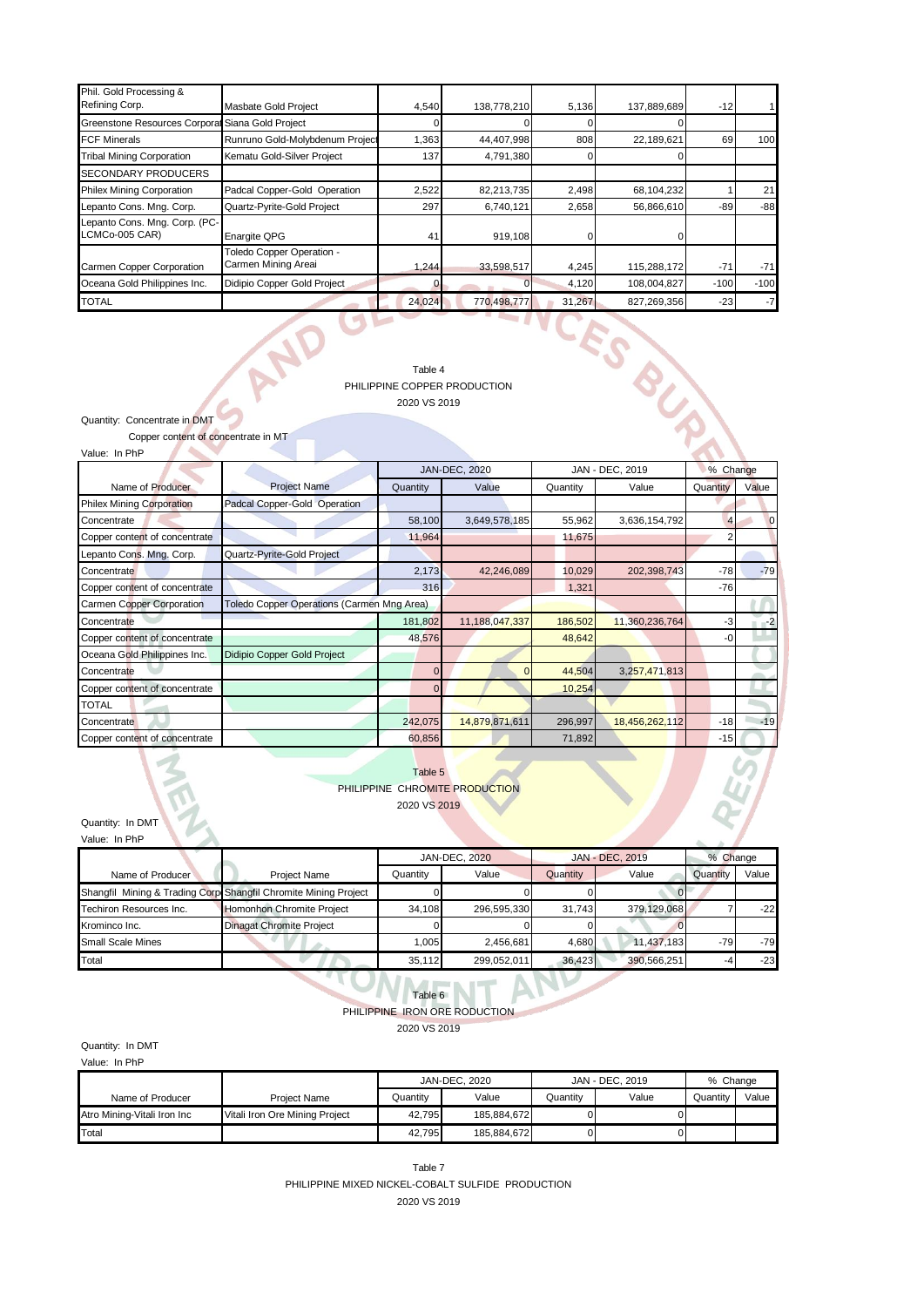### Quantity: Mixed Nickel-Cobalt Sulfide in DMT

Nickel Content of MNCS in MT

Value: In PhP

|                                                       |                        |          | JAN-DEC, 2020  |          | JAN - DEC, 2019 |              | % Change |
|-------------------------------------------------------|------------------------|----------|----------------|----------|-----------------|--------------|----------|
| Name of Producer                                      | <b>Project Name</b>    | Quantity | Value          | Quantity | Value           | Quantity     | Value    |
| Coral Bay Nickel Corporation                          | Coral Bay HPAL Project |          |                |          |                 |              |          |
| Mixed Sulfide in DMT                                  |                        | 32.941   | 11,353,899,000 | 34,360   | 11,629,369,000  | -4           | $-2$     |
| Mixed Sulfide in MT                                   |                        | 19.060   |                | 19,385   |                 | $-2^{\circ}$ |          |
| Taganito HPAL Nickel Corporatic Taganito HPAL Project |                        |          |                |          |                 |              |          |
| Mixed Sulfide in DMT                                  |                        | 52,782   | 18,405,539,185 | 54,454   | 20,071,586,961  | -3           | $-8$     |
| Mixed Sulfide in MT                                   |                        | 30.587   |                | 31.760   |                 | -4           |          |
| <b>TOTAL</b>                                          |                        |          |                |          |                 |              |          |
| Mixed Sulfide in DMT                                  |                        | 85,723   | 29,759,438,185 | 88,814   | 31,700,955,961  | $-3$         | $-6$     |
| Mixed Sulfide in MT                                   |                        | 49.647   |                | 51,144   |                 | $-3$         |          |

Table 8

## PHILIPPINE SCANDIUM OXALATE PRODUCTION 2020 VS 2019

Quantity: Scandium Oxalate in Dry-Kg<br>Value: In PhP

| Value: In PhP                                         |                     |          |                      |          |                 |          |       |
|-------------------------------------------------------|---------------------|----------|----------------------|----------|-----------------|----------|-------|
|                                                       |                     |          | <b>JAN-DEC, 2020</b> |          | JAN - DEC, 2019 | % Change |       |
| Name of Producer                                      | <b>Project Name</b> | Quantitv | Value                | Quantitv | Value           | Quantity | Value |
| Taganito HPAL Nickel Corporatic Taganito HPAL Project |                     | 12.868   | 337.272.126          | 12.854   | 358.356.578     |          | -6    |
| TOTAL                                                 |                     | 12.868   | 337.272.126          | 12.854   | 358,356,578     | $\Omega$ | $-6$  |

Table 9 PHILIPPINE NICKEL PRODUCTION 2020 VS 2019

**PCESS** 

# Quantity: Direct Shipping Ore in DMT

Nickel content of ore in MT

Value : In PhP

|                               |                                                                        |                | <b>JAN-DEC, 2020</b> |                | <b>JAN - DEC, 2019</b> | % Change |       |
|-------------------------------|------------------------------------------------------------------------|----------------|----------------------|----------------|------------------------|----------|-------|
| Name of Producer              | <b>Project Name</b>                                                    | Quantity       | Value                | Quantity       | Value                  | Quantity | Value |
| Dinapique Mining Corporation  | Isabela Nickel Mining Project                                          |                |                      |                |                        |          |       |
| <b>Direct Shipping Ore</b>    |                                                                        | $\overline{0}$ | $\Omega$             | $\Omega$       | $\overline{0}$         |          |       |
| Nickel content of ore         |                                                                        | $\Omega$       |                      | $\Omega$       |                        |          |       |
| BenquetCorp Nickel Mines Inc. | BCNMI Sta. Cruz Nickel Mng. Project                                    |                |                      |                |                        |          |       |
| Direct Shipping Ore           |                                                                        | 6.808          | 11.730.016           | $\overline{0}$ | 0                      |          |       |
| Nickel content of ore         |                                                                        | 94             |                      | በ              |                        |          |       |
| Eramen Minerals Inc.          | Eramen Sta. Cruz Mng Project                                           |                |                      |                |                        |          |       |
| <b>Direct Shipping Ore</b>    |                                                                        | 0              |                      | 0              | $\overline{0}$         |          |       |
| Nickel content of ore         |                                                                        | 0              |                      | $\Omega$       |                        |          |       |
|                               | LNI Archipelago Minerals Inc./Fil LNL AM Sta. Cruz Mining Project      |                |                      |                |                        |          |       |
| <b>Direct Shipping Ore</b>    |                                                                        | 290,853        | 743,318,584          | 0              | 0                      |          |       |
| Nickel content of ore         |                                                                        | 4,375          |                      | $\Omega$       |                        |          |       |
|                               | Zambales Diversified Metals Cor ZDMC Sta. Cruz-Candelaria Mng. Project |                |                      |                |                        |          |       |
| <b>Direct Shipping Ore</b>    |                                                                        | 354,039        | 770,431,279          | $\overline{0}$ | $\Omega$               |          |       |
| Nickel content of ore         |                                                                        | 5.041          |                      | $\Omega$       |                        |          |       |
| Berong Mining Corp.           | Berong Nickel Project                                                  |                |                      |                |                        |          |       |
| <b>Direct Shipping Ore</b>    |                                                                        | 719,251        | 1,208,280,979        | 692,026        | 1,196,873,122          |          |       |
| Nickel content of ore         |                                                                        | 9,862          |                      | 10,756         |                        | -8       |       |
|                               | Citinickel Mines & Development Toronto & Pulot Nickel Projects         |                |                      |                |                        |          |       |
| Direct Shipping Ore           |                                                                        | 507,467        | 970,440,120          | 343,776        | 363,631,043            | 48       | 167   |
| Nickel content of ore         |                                                                        | 6,818          |                      | 4,770          |                        | 43       |       |
| Rio Tuba Nickel Mng.          | Rio Tuba Nickel Project                                                |                |                      |                |                        |          |       |
| <b>Direct Shipping Ore</b>    |                                                                        | 4,013,295      | 4,756,869,353        | 3,623,785      | 3,275,250,000          | 11       | 45    |
| Nickel content of ore         |                                                                        | 46,571         |                      | 41,782         |                        | 11       |       |
| Agata Mining Ventures, Inc.   | Agata North Lateritic Nickel Project                                   |                |                      |                |                        |          |       |
| Direct Shipping Ore           |                                                                        | 1,974,518      | 1,651,449,367        | 1,722,671      | 1,367,551,146          | 15       | 21    |
| Nickel content of ore         |                                                                        | 25,028         |                      | 22,636         |                        | 11       |       |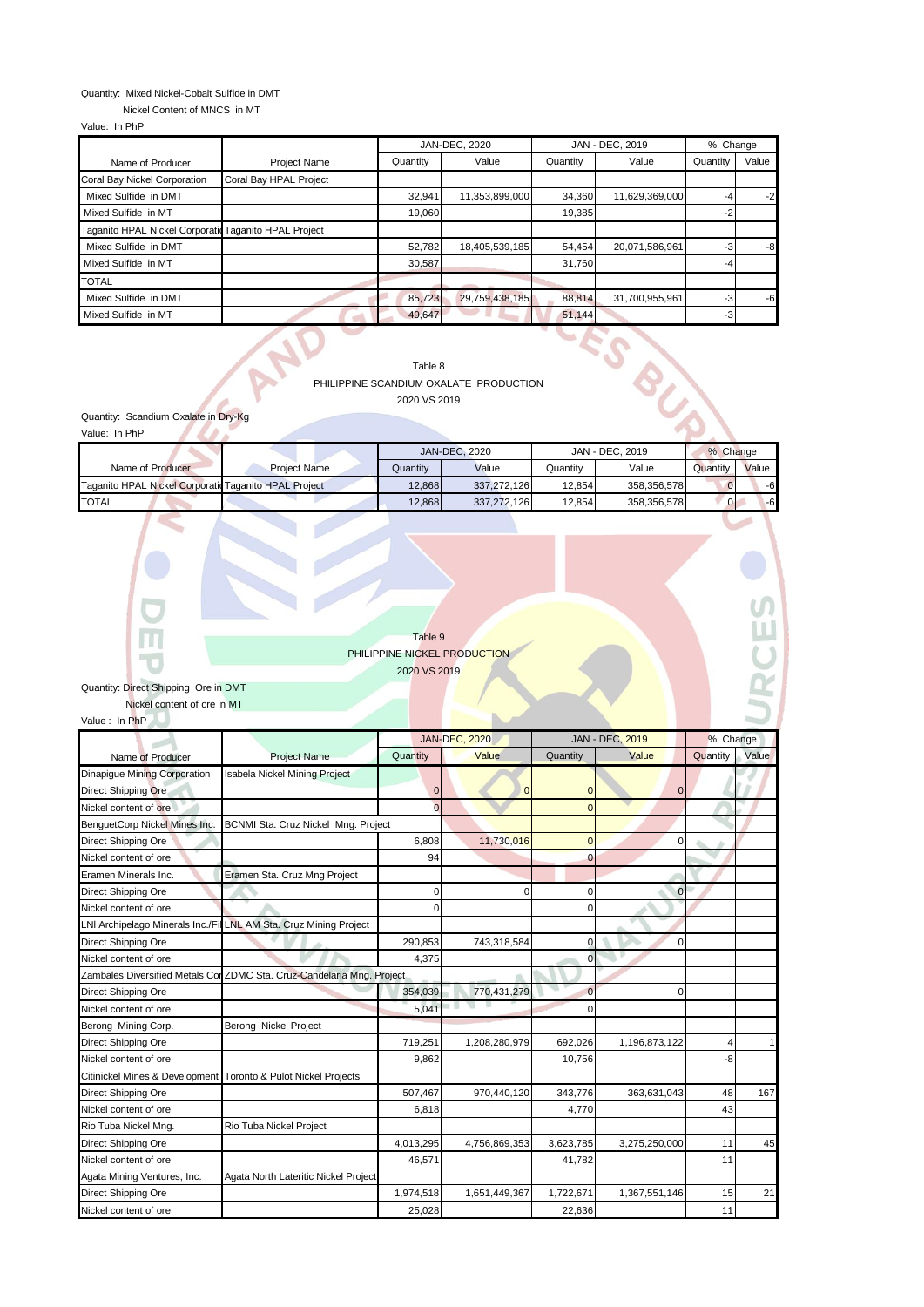| SR Metals, Inc.                                         | Tubay Nickel-Cobalt Project     |                |               |                |                |                |       |
|---------------------------------------------------------|---------------------------------|----------------|---------------|----------------|----------------|----------------|-------|
| Direct Shipping Ore                                     |                                 | 1,829,984      | 1,901,460,705 | 182,953        | 164,551,023    | 900            | 1,056 |
| Nickel content of ore                                   |                                 | 23,311         |               | 2,487          |                | 837            |       |
| Adnama Mining Resources Incol Urbiztondo Nickel Project |                                 |                |               |                |                |                |       |
| Direct Shipping Ore                                     |                                 | 462,385        | 713,682,006   | 349,010        | 365,524,845    | 32             | 95    |
| Nickel content of ore                                   |                                 | 6,465          |               | 5,075          |                | 27             |       |
| Hinatuan Mng. Corp.                                     | Tagana-an Nickel Project        |                |               |                |                |                |       |
| Direct Shipping ore                                     |                                 | 320,175        | 420,814,003   | 1,151,254      | 1,615,713,685  | -72            | $-74$ |
| Nickel content of ore                                   |                                 | 3,441          |               | 13,458         |                | $-74$          |       |
| Platinum Group Metals Corporat                          | Cagdianao Nickel Project        |                |               |                |                |                |       |
| Direct Shipping Ore                                     |                                 | 2,528,162      | 5,045,502,273 | 3,158,026      | 5,741,952,781  | $-20$          | $-12$ |
| Nickel content of ore                                   |                                 | 32,848         |               | 42,517         |                | $-23$          |       |
| <b>Taganito Mining Corp.</b>                            | <b>Claver Nickel Project</b>    |                |               |                |                |                |       |
| Direct Shipping Ore                                     |                                 | 5,013,011      | 7,451,199,865 | 6,293,247      | 7,747,340,249  | $-20$          | -4    |
| <b>Nickel content of ore</b>                            |                                 | 67,324         |               | 83,052         |                | $-19$          |       |
| Carrascal Nickel Corporation                            | Carrascal Nickel Project        |                |               |                |                |                |       |
| Direct Shipping Ore                                     |                                 | 2,433,734      | 2,867,484,933 | 1,962,842      | 1,678,141,320  | 24             | 71    |
| Nickel content of ore                                   |                                 | 21,809         |               | 15,821         |                | 38             |       |
| CTP Construction & Mining Corp Adlay Nickel Project     |                                 |                |               |                |                |                |       |
| Direct Shipping Ore                                     |                                 | 2,236,564      | 3,916,372,998 | 2,186,692      | 2,290,004,247  | $\overline{2}$ | 71    |
| Nickel content of ore                                   |                                 | 20,638         |               | 18,451         |                | 12             |       |
| CTP Construction & Mining Cord Dahican Nickel Project   |                                 |                |               |                |                |                |       |
| Direct Shipping Ore                                     |                                 | 716,909        | 1,269,062,011 | 847,436        | 982,056,363    | $-15$          | 29    |
| Nickel content of ore                                   |                                 | 5,834          |               | 7,730          |                | $-25$          |       |
| Marcventures Mining & Developi                          | <b>Cantilan Nickel Project</b>  |                |               |                |                |                |       |
| Direct Shipping Ore                                     |                                 | 1,027,405      | 1,658,880,078 | 793,375        | 782,874,956    | 29             | 112   |
| Nickel content of ore                                   |                                 | 15,235         |               | 7,904          |                | 93             |       |
| <b>AAM-PHIL Natural Resources E</b>                     | Dinagat Chromite/Nickel Project |                |               |                |                |                |       |
| Direct Shipping Ore                                     |                                 | $\overline{0}$ | $\Omega$      | $\mathbf 0$    | $\overline{0}$ |                |       |
| Nickel content of ore                                   |                                 | $\Omega$       |               | $\Omega$       |                |                |       |
| Cagdianao Mining Corp.                                  | Cagdianao Nickel Project        |                |               |                |                |                |       |
| Direct Shipping Ore                                     |                                 | 1,959,039      | 2,457,338,054 | 2,462,225      | 3,646,986,293  | $-20$          | $-33$ |
| <b>Nickel content of ore</b>                            |                                 | 28,461         |               | 39,585         |                | $-28$          |       |
| Century Peak Corporation                                | Casiguran Nickel Project        |                |               |                |                |                |       |
| Direct Shipping Ore                                     |                                 | $\overline{0}$ | $\Omega$      | $\overline{0}$ | $\Omega$       |                |       |
| Nickel content of ore                                   |                                 | $\mathbf 0$    |               | $\Omega$       |                |                |       |